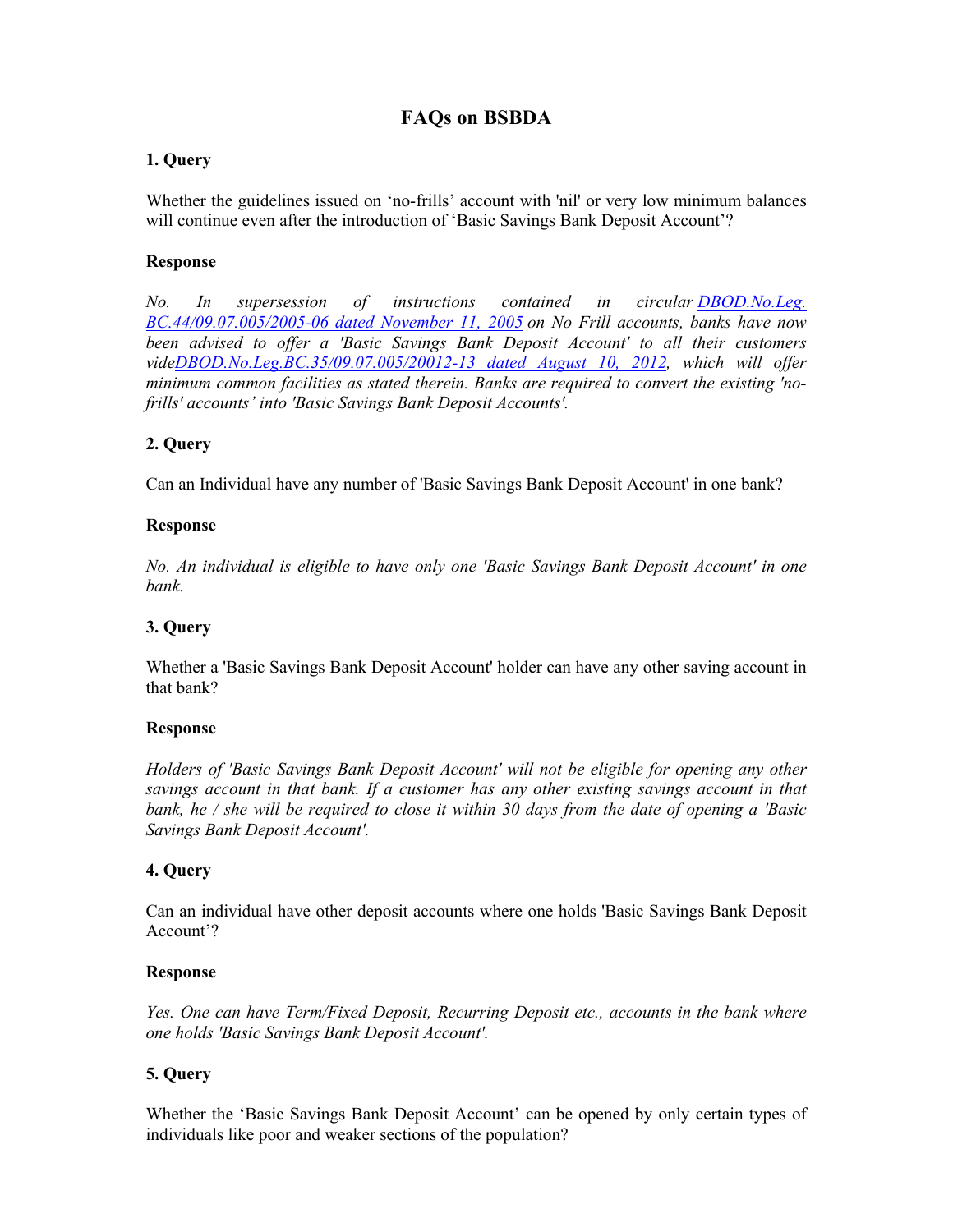*No. The 'Basic Savings Bank Deposit Account' should be considered as a normal banking service available to all customers, through branches.* 

### **6. Query**

Whether there are any restrictions like age, income, amount etc criteria for opening BSBDA by banks for individuals?

### **Response**

*No. Banks are advised not to impose restrictions like age and income criteria of the individual for opening BSBDA.* 

### **7. Query**

Is the 'Basic Savings Bank Deposit Account' a part of the Financial Inclusion plans of banks?

### **Response**

*The aim of introducing 'Basic Savings Bank Deposit Account' is very much part of the efforts of RBI for furthering Financial Inclusion objectives. All the accounts opened earlier as 'nofrills' account vide DBOD Circular dated DBOD.No.Leg.BC.44/09.07.005/2005-06dated November 11, 2005 should be renamed as BSBDA as per the instructions contained in paragraph 2 of our Circular DBOD. No. Leg. BC. 35/09.07.005/2012-13 dated August 10, 2012 and all the new accounts opened since the issue of our circular DBOD.No.Leg.BC.35 dated August 10, 2012 should be reported under the monthly report of the progress of Financial Inclusion plans submitted by banks to RPCD, CO.* 

### **8. Query**

What are KYC norms applicable to BSBDA accounts? Are there any relaxations in KYC norms for BSBDAs?

#### **Response**

*The 'Basic Savings Bank Deposit Account' would be subject to provisions of PML Act and Rules and RBI instructions on Know Your Customer (KYC) / Anti-Money Laundering (AML) for opening of bank accounts issued from time to time. BSBDA can also be opened with simplified KYC norms. However, if BSBDA is opened on the basis of Simplified KYC, the accounts would additionally be treated as "BSBDA-SMALL account" and would be subject to the conditions stipulated for such accounts as indicated in para 2.7 of Master Circular DBOD.AML.BC.No. 11/14.01.001/2012-13 dated July 2, 2012.*

### **9. Query**

Can I have a 'Small Account' in ABC Bank as per the Government of India Notification No.14/2010/F.No.6/2/2007-E.S. dated December 16, 2010. Can I have additionally a 'Basic Savings Bank Deposit Account'?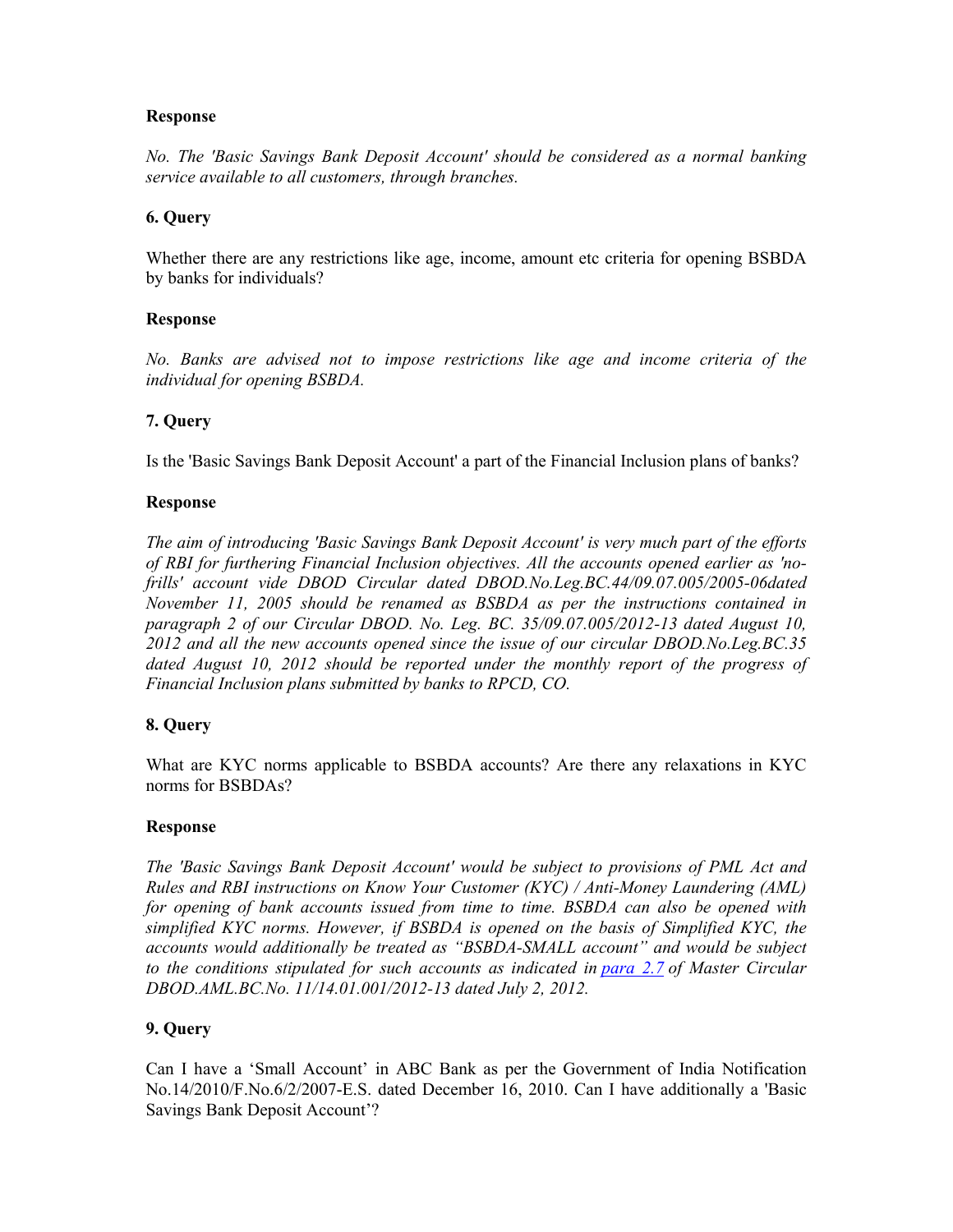*No, the BSBDA customer cannot have any other savings bank account in the same bank.. If 'Basic Savings Bank Deposit Account' is opened on the basis of simplified KYC norms, the account would additionally be treated as a 'Small Account' and would be subject to conditions stipulated for such accounts as indicated in paragraph 2.7 of Master Circular DBOD.AML.BC.No.11/14.01.001/2012-13 dated July 02, 2012 on 'KYC norms / AML standards / Combating of Financing of Terrorism (CFT) / Obligation of banks under PMLA, 2002'.* 

# **10. Query**

Whether BSBDA small accounts are opened at South Indian Bank?

### **Response**

No, South Indian Bank offers BSBDA accounts with full KYC compliance only.

# **11. Query**

What kinds of services are available free in the 'Basic Savings Bank Deposit Account'?

### **Response**

*The services available free in the 'Basic Savings Bank Deposit Account' will include deposit and withdrawal of cash; receipt / credit of money through electronic payment channels or by means of deposit / collection of cheques at bank branches as well as ATMs.* 

### **12. Query**

Is there requirement of any initial minimum deposit while opening a BSBDA as per the circular dated August 10, 2012?

### **Response**

*There is no requirement for any initial deposit for opening a BSBDA.* 

### **13. Query**

Whether banks are free to offer more facilities than those prescribed for 'Basic Savings Bank Deposit Account'?

### **Response**

*Yes. However, the decision to allow services beyond the minimum prescribed has been left to the discretion of the banks who can either offer additional services free of charge or evolve requirements including pricing structure for additional value-added services on a reasonable and transparent basis to be applied in a non-discriminatory manner with prior intimation to the customers. Banks are required to put in place a reasonable pricing structure for value added services or prescribe minimum balance requirements which should be displayed prominently and also informed to the customers at the time of account opening. Offering such*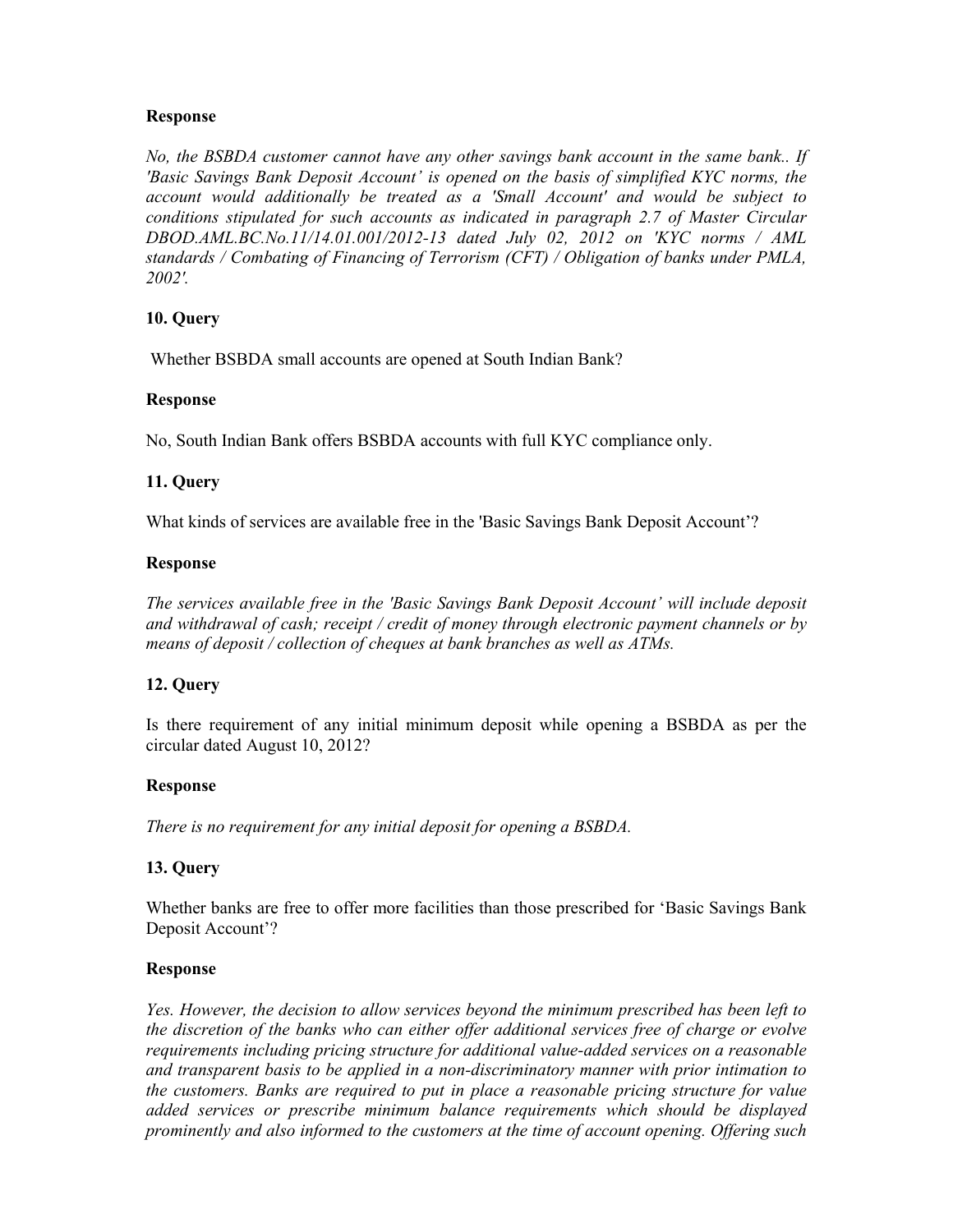*additional facilities should be non - discretionary, non-discriminatory and transparent to all 'Basic Savings Bank Deposit Account' customers. However such accounts enjoying additional facilities will not be treated as BSBDAs.* 

### **14. Query**

If BSBDA customers have more than 4 withdrawals and request for cheque book at additional cost, will it cease to be a BSBDA?

#### **Response**

*Yes. Please refer to response to the above query (Query No.13). However, if the bank does not levy any additional charges and offers more facilities free than those prescribed under BDBDA a/cs without minimum balance then such a/cs can be classified as BSBDA.* 

### **15. Query**

Whether the existing facility available in a normal saving bank account of Five free withdrawals in a month in other banks ATMs as per IBA (DPSS) instructions will hold good for BSBDA?

#### **Response**

*No. In BSBDA, banks are required to provide free of charge minimum four withdrawals, through ATMs and other mode including RTGS/NEFT/Clearing/Branch cash withdrawal/transfer/internet debits/standing instructions/EMI etc It is left to the banks to either offer free or charge for additional withdrawal/s. However, in case the banks decide to charge for the additional withdrawal, the pricing structure may be put in place by banks on a reasonable, non-discriminatory and transparent manner by banks.* 

### **16. Query**

Are the banks free to levy Annual ATM Debit Card charges?

#### **Response**

*Banks should offer the ATM Debit Cards free of charge and no Annual fee should be levied on such Cards.* 

### **17. Query**

Whether Balance enquiry in ATMs also should be counted within the four withdrawals permitted under BSBDA?

#### **Response**

*Balance enquiry through ATMs should not be counted in the four withdrawals allowed free of charge at ATMs.*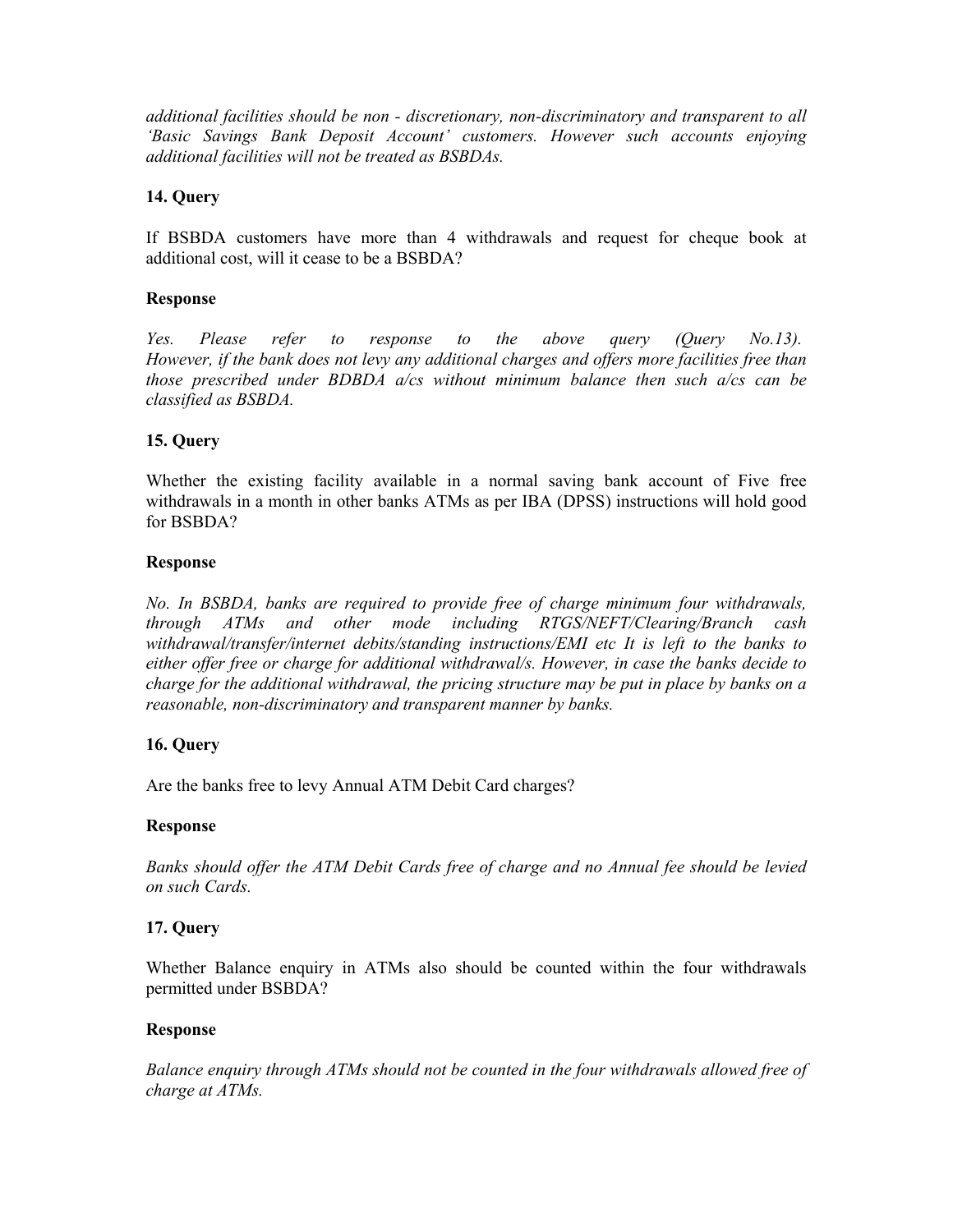# **18. Query**

If a customer of BSBDA agrees not to have ATM Debit card should the bank give ATM debit card by force?

### **Response**

*ATM debit cards may be offered at the time of opening BSBDA and issued if the customer requests for the same in writing. Banks need not force ATM debit cards on such customers.* 

### **19. Query**

What about customers who are illiterate or old who may not be in a position to safe keep and use the ATM debit card and PIN associated with it?

### **Response**

*Banks while opening the BSBDA should educate such customers about the ATM Debit Card, ATM PIN and risk associated with it. However, if customer chooses not to have ATM Debit Card banks need not force ATM debit cards on such customers. If, however, customer opts to have an ATM Debit card, banks should provide the same to BSBDA holders through safe delivery channels by adopting the same procedure which they have been adopting for delivery of ATM Debit card and PIN to their other customers.* 

### **20. Query**

Whether Passbooks are also to be offered free to BSBDA holders?

#### **Response**

*Yes. BSBDA holders should be offered passbook facility free of charge in line with our instructions contained in Circular DBOD. No. Leg. BC.32 /09.07.005 /2006-07dated October 4, 2006.* 

### **21. Query**

If a customer opens a BSBDA but does not close his existing Savings Bank Account within 30 days, are banks then free to close such savings bank accounts?

#### **Response**

*While opening the BSBDA customers' consent in writing be obtained that his existing non-BSBDA Savings Banks accounts will be closed after 30 days of opening BSBDA and banks are free to close such accounts after 30 days.* 

### **22. Query**

In certain accounts like NREGA where disbursements are made weekly and if a month has five weeks, it may result in more than four withdrawals. In such cases can banks permit five withdrawals?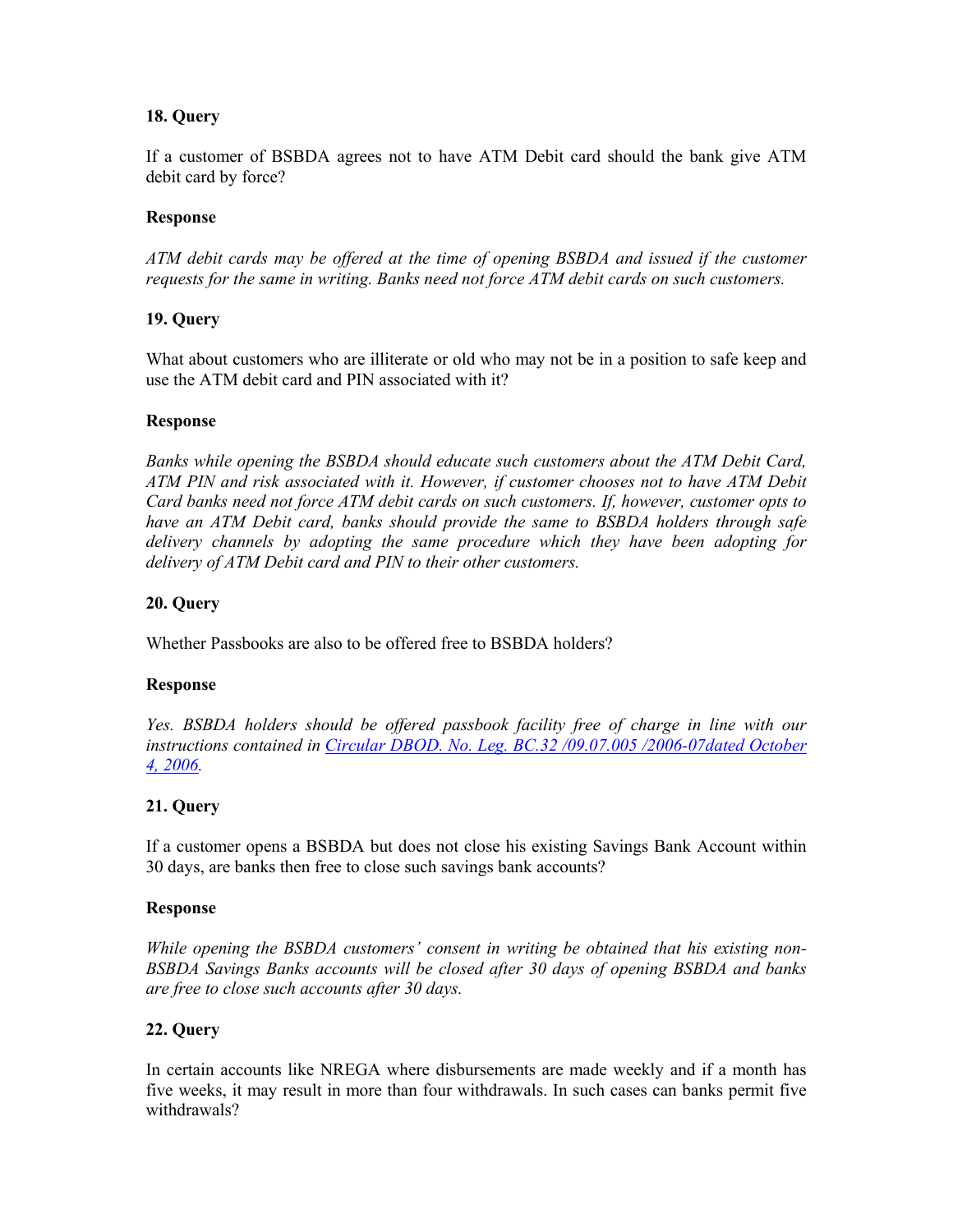*In BSBDA, banks are required to provide free of charge minimum four withdrawals, including through ATM and other mode. Beyond four withdrawals, it is left to discretion of the banks to either offer free or charge for additional withdrawal/s. However pricing structure may be put in place by banks on a reasonable, non-discretionary, nondiscriminatory and transparent manner by banks.* 

### **23. Query**

What is the prescribed rate of interest payable on balances in such 'Basic Savings Bank Deposit Account'?

### **Response**

*Our instructions contained in circular DBOD.Dir.BC.75/13.03.00/2011-12 dated January 25, 2012 on Deregulation of Savings Bank Deposit Interest Rate, are applicable to deposits held in 'Basic Savings Bank Deposit Account'.* 

### **24. Query**

In terms of RBI circular DPSS. CO.CHD. No. 274/03.01.02/2012-13 dated August 10, 2012, if " payable at par" / "multi-city" cheques are issued to BSBDA customers based on their request, can banks prescribe minimum balance requirements?

#### **Response**

*BSBDA does not envisage cheque book facility in the minimum facilities that it should provide to BSBDA customers. They are free to extend any additional facility including cheque book facility free of charge (in which case the account remains BSBDA) or charge for the additional facilities (in which case the account is not BSBDA).* 

#### **25. Query**

What is the definition of "Basic Savings Bank Deposit Account"(BSBDA)?

#### **Response**

*All the existing 'No-frills' accounts opened pursuant to guidelines issued vide circular DBOD. No. Leg. BC. 44/09.07.005/2005-06 dated November 11, 2005 and converted into BSBDA in compliance with the guidelines issued in circular DBOD.No.Leg.BC.35/09.07.005/20012-13 dated August 10, 2012 as well as fresh accounts opened under the said circular should be treated as BSBDA. Accounts enjoying additional facilities under the reasonable pricing structure for value added services, exclusively for BSBDA customers should not be treated as BSBDAs.* 

### **26. Query**

What is the time frame available to banks for converting "No-Frills" Account as Basic Savings Bank Deposit Account? What is the time frame available to banks for issuing ATM Cards to all the existing Basic Savings Bank Deposit Account holders?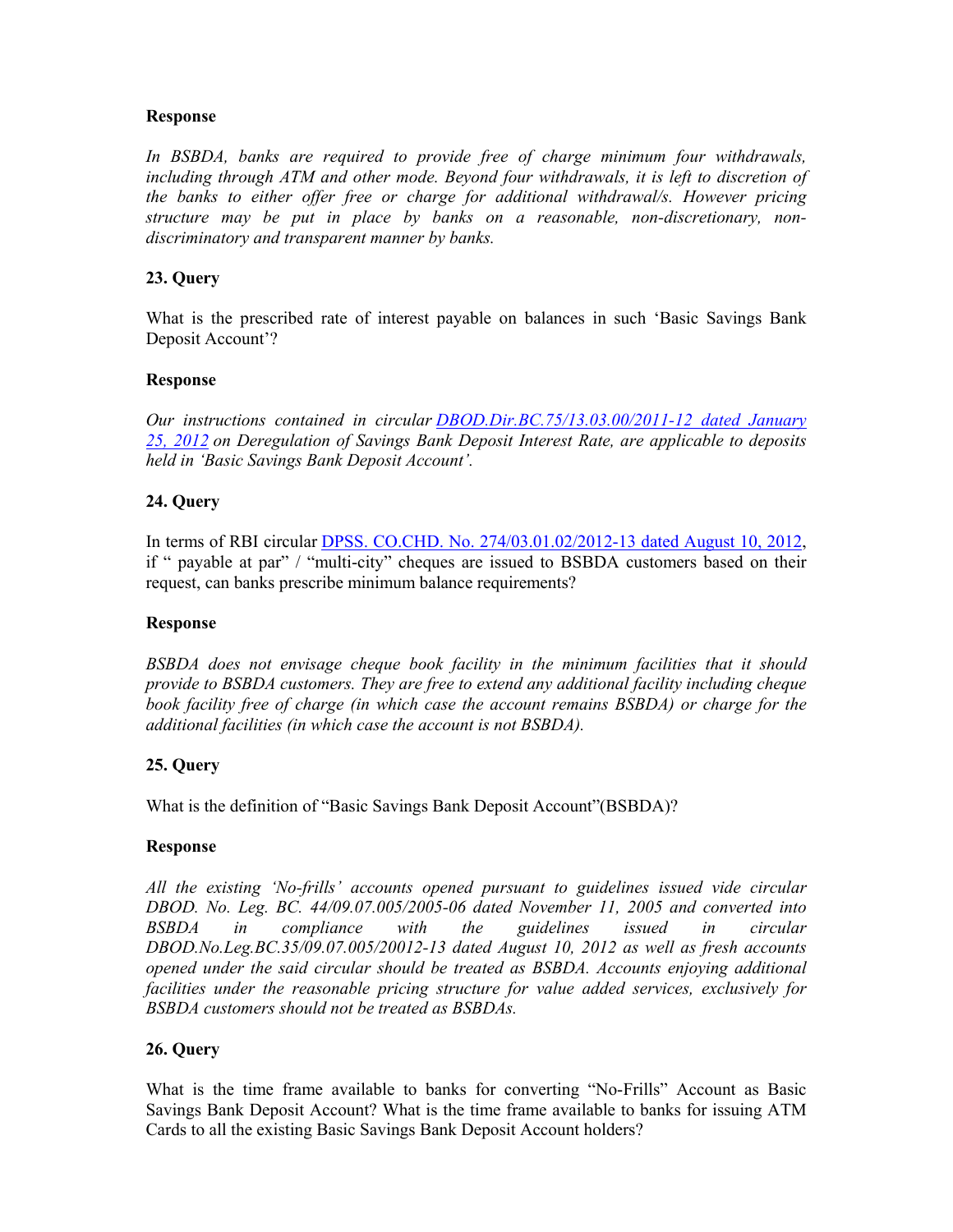*All the existing "No-Frill" accounts may be treated as BSBDA accounts from the date of the circular i.e., August 10, 2012 and banks may offer the prescribed facilities as per the circular such as issuing ATM card etc., to the existing 'No-Frill' account holders as and when the customer approaches the bank. However, for customers opening new accounts after the issue of our circular should be provided with the prescribed facilities immediately on opening of the account.* 

# **27. Query**

Whether the normal saving bank account can be converted into BSBDA at the request of customer?

### **Response**

*Yes. Such customers should give their consent in writing and they should be informed of the features and extent of services available in BSBDAs.* 

### **28. Query**

Whether Foreign Banks in India are also required to open BSBDA for customers? Whether Circular dated August 10, 2012 on BSBDA is applicable to Foreign Banks having branches in India?

#### **Response**

*RBI instructions/guidelines contained in circular dated August 10, 2012 on BSBDA is applicable to all scheduled commercial banks in India including Foreign Banks having branches in India.* 

### **29. Query**

What are the charges for the withdrawals made ONLY through our Branch/ATM?

#### **Response**

*A maximum of four withdrawals in a month in our Branch as well as our ATM network is*  allowed free of cost. From the  $5<sup>th</sup>$  withdrawal onwards Rs.20/- + service tax per transaction *will be charged in our Branch/ATM network.* 

| S. No | Mode of Transaction        | Charges                 |
|-------|----------------------------|-------------------------|
|       | Withdrawal (a) SIB Branch  |                         |
|       | Withdrawal (a), SIB ATM    |                         |
|       | Withdrawal (a), SIB Branch |                         |
|       | Withdrawal (a), SIB ATM    |                         |
|       | Withdrawal (a), SIB ATM    | $Rs.20/- + Service Tax$ |

#### **30. Query**

What are the charges for the withdrawals made ONLY through other Bank's ATM network?